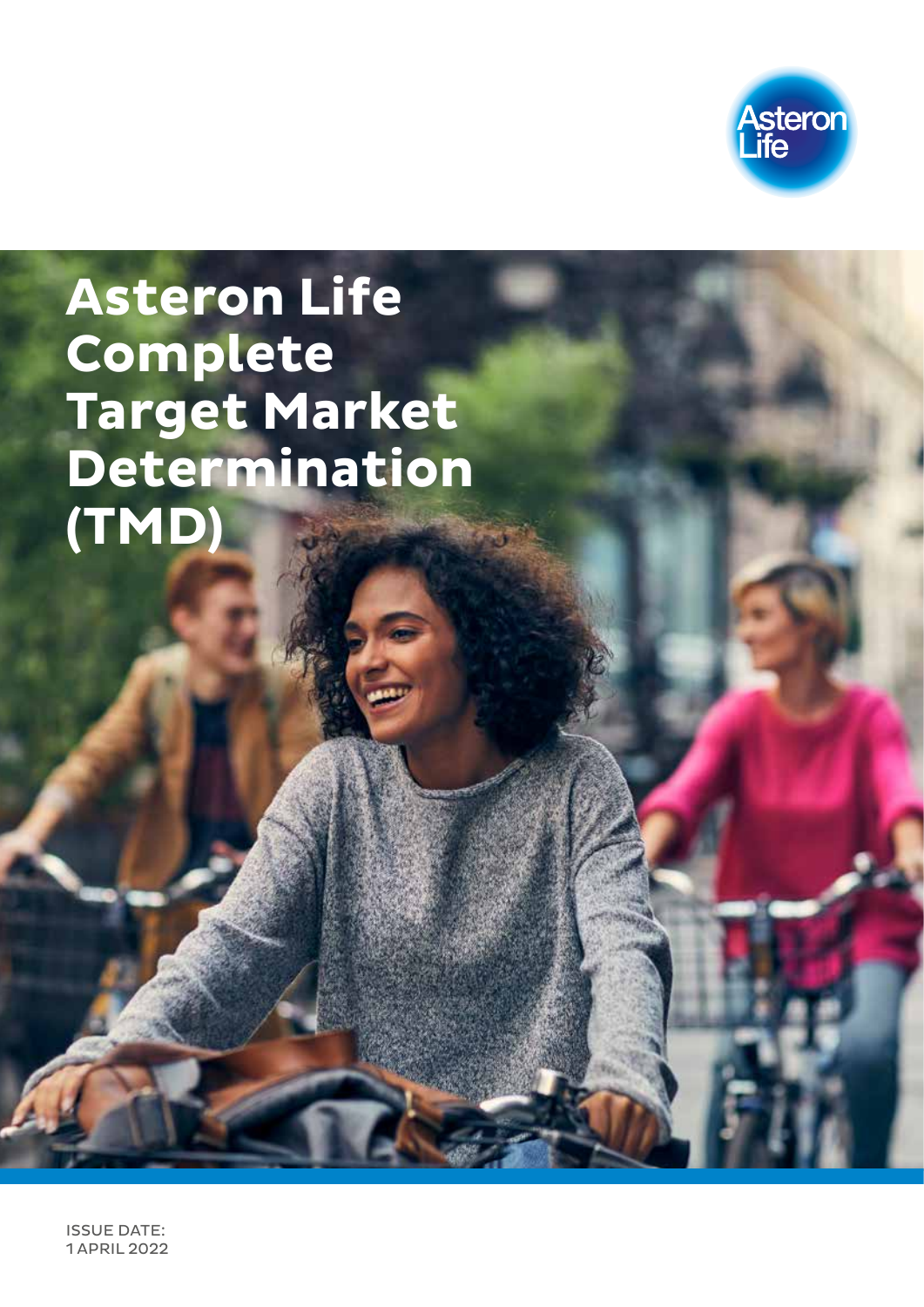|                            | Target Market Determination (TMD): Asteron Life Complete with Product Disclosure Statement preparation date<br>1 April 2022                         |
|----------------------------|-----------------------------------------------------------------------------------------------------------------------------------------------------|
| <b>Issuer of this TMD:</b> | TAL Life Limited (TAL Life) / SPSL Limited                                                                                                          |
| <b>Issuer ABN:</b>         | 70 050 109 450 / 61 063 427 958                                                                                                                     |
| AFSL:                      | 237848 / 237905                                                                                                                                     |
| Date of TMD:               | 1 April 2022                                                                                                                                        |
| <b>TMD version number:</b> |                                                                                                                                                     |
| Next review date:          | No later than 31 March 2025 (unless a review trigger occurs prior, in which case the<br>review trigger will trigger an earlier review of this TMD). |

This Target Market Determination (TMD) sets out the target market for Asteron Life Complete, triggers to review the target market and certain other information. This TMD forms part of the product design and distribution arrangements for Asteron Life Complete (the product).

This document is not a Product Disclosure Statement, and is not a summary of the conditions, features or terms of the product. The terms and conditions of cover provided under Asteron Life Complete are set out in the Asteron Life Complete PDS and Policy Document, along with any policy schedule (if applicable) and persons interested in acquiring this product should carefully read those documents before deciding to purchase, or to continue to hold Asteron Life Complete.

This document does not take into account any person's individual objectives, financial situation or needs. If a person has any questions about Asteron Life Complete, please speak with a financial adviser or contact us.

|                                                                                                                                                                                                    | <b>Life Cover</b>                                                                                | <b>Income</b><br>Protection/<br><b>Business</b><br><b>Expenses</b>                                                                                                                                                                                                                                                                                                                                                                                                                                                                            | <b>Total and</b><br><b>Permanent</b><br><b>Disablement</b>                                                                                                                                                    | <b>Trauma Cover</b>                                                                                                                                                                                                                                                                         | <b>Child Cover</b>                                                                                                                                                                                                                                                                                                                                         |
|----------------------------------------------------------------------------------------------------------------------------------------------------------------------------------------------------|--------------------------------------------------------------------------------------------------|-----------------------------------------------------------------------------------------------------------------------------------------------------------------------------------------------------------------------------------------------------------------------------------------------------------------------------------------------------------------------------------------------------------------------------------------------------------------------------------------------------------------------------------------------|---------------------------------------------------------------------------------------------------------------------------------------------------------------------------------------------------------------|---------------------------------------------------------------------------------------------------------------------------------------------------------------------------------------------------------------------------------------------------------------------------------------------|------------------------------------------------------------------------------------------------------------------------------------------------------------------------------------------------------------------------------------------------------------------------------------------------------------------------------------------------------------|
| Product<br>description<br>For full details<br>regarding<br>the product<br>description<br>and terms and<br>conditions of this<br>product, refer<br>to the Product<br>Disclosure<br>Statement (PDS). | Life Cover<br>provides a lump<br>sum payment<br>in the event of<br>death or terminal<br>illness. | Income<br>Protection may<br>replace a portion<br>of income in the<br>event an insured<br>person is unable<br>to work due to<br>sickness or injury.<br><b>Business</b><br>Expenses<br>may replace a<br>proportion of<br>your business<br>expenses in the<br>event an insured<br>person is unable<br>to work due to<br>sickness or injury.<br>Benefit payments<br>start after the<br>waiting period<br>and may continue<br>for the period the<br>insured person<br>remains unable<br>to work, up to the<br>end of the chosen<br>Benefit Period. | TPD provides<br>a lump sum<br>payment in<br>the event of<br>sickness or injury<br>that results<br>in permanent<br>inability to work<br>(as set out in the<br>PDS in relation to<br>the definition of<br>TPD). | Trauma Cover<br>provides an<br>insured person<br>with a lump sum<br>payment in the<br>event of being<br>diagnosed with a<br>defined serious<br>medical condition<br>of specified<br>severity. The<br>PDS sets out the<br>defined serious<br>medical condition<br>and specified<br>severity. | Child Cover<br>provides an<br>insured person<br>with a lump sum<br>payment in the<br>event of the<br>insured persons<br>child's death,<br>terminal illness or<br>being diagnosed<br>with a defined<br>serious medical<br>condition of<br>specified severity.<br>The PDS sets<br>out the defined<br>serious medical<br>condition and<br>specified severity. |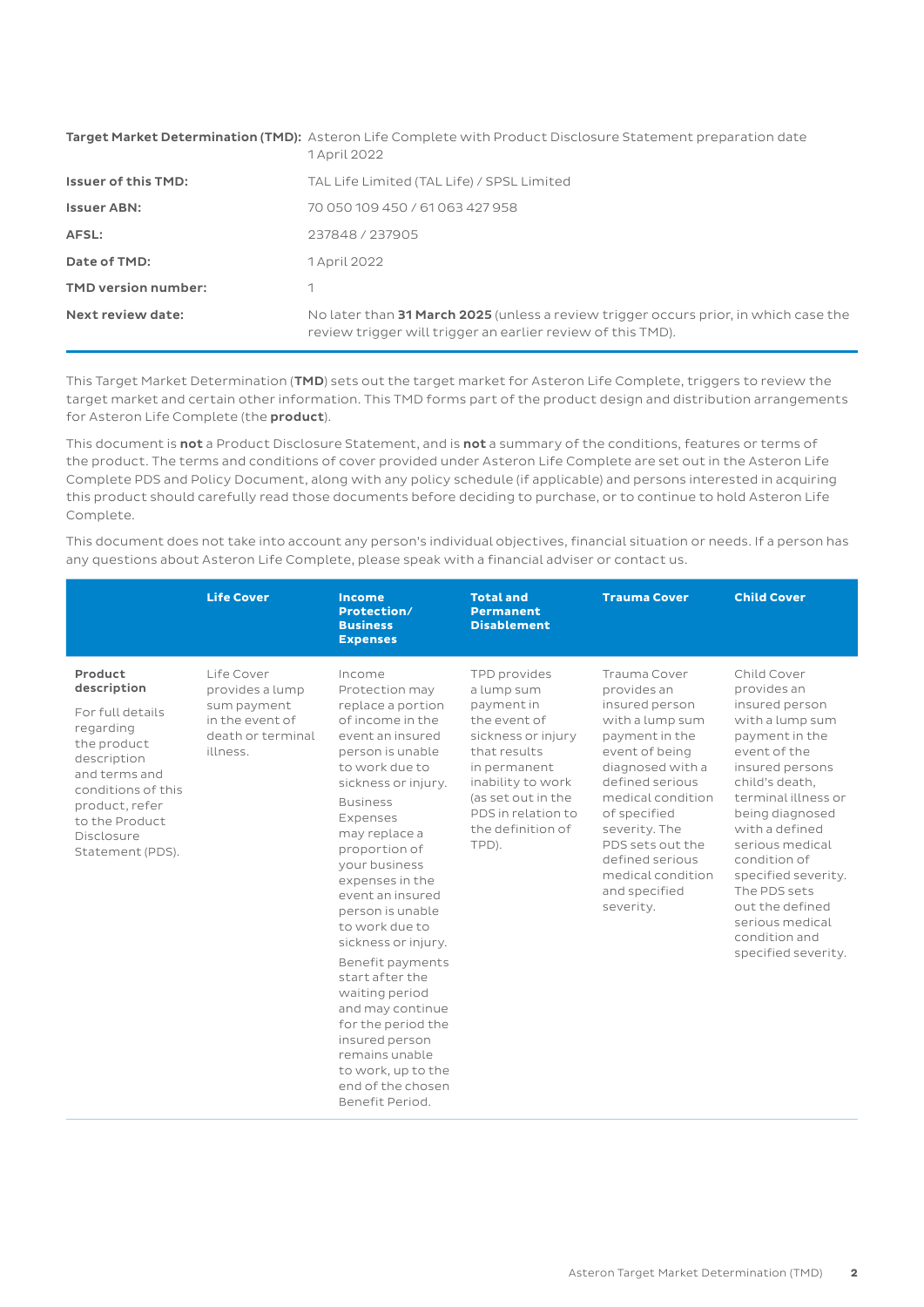|                                                                                                                                                                                                                                                                                         | <b>Life Cover</b>                                                                                | <b>Income</b><br>Protection/<br><b>Business</b><br><b>Expenses</b>                                                                                       | <b>Total and</b><br><b>Permanent</b><br><b>Disablement</b> | <b>Trauma Cover</b>                                                                                                                                                                                                                                                                                                                                                                                                                                                                                                                                                                                                                                                                                          | <b>Child Cover</b> |
|-----------------------------------------------------------------------------------------------------------------------------------------------------------------------------------------------------------------------------------------------------------------------------------------|--------------------------------------------------------------------------------------------------|----------------------------------------------------------------------------------------------------------------------------------------------------------|------------------------------------------------------------|--------------------------------------------------------------------------------------------------------------------------------------------------------------------------------------------------------------------------------------------------------------------------------------------------------------------------------------------------------------------------------------------------------------------------------------------------------------------------------------------------------------------------------------------------------------------------------------------------------------------------------------------------------------------------------------------------------------|--------------------|
| <b>Key attributes</b><br>For full details on<br>key attributes,<br>refer to the<br>PDS or contact<br>us or your<br>financial adviser<br>for eligibility<br>criteria, terms<br>and conditions.<br>Additional<br>limitations may<br>apply depending<br>on your personal<br>circumstances. | $\bullet$<br>policy lapses.<br>$\bullet$<br>$\bullet$<br>- the age,<br>- employment status,      | Premium structure - premiums can change over time.<br>- residency status (Australian residents) and<br>product specific exclusions (set out in the PDS). |                                                            | The payment of premiums – if premiums are not paid when due, the policy may lapse in which case<br>the policyowner would no longer be covered and cannot make a claim if the event occurs after the<br>Inside and outside superannuation – this insurance cover can be held both inside superannuation<br>and outside superannuation as a standalone policy. Where superannuation savings are used to pay<br>premiums this will reduce the superannuation balance available to consumers in retirement.<br>Eligibility criteria - certain persons may be ineligible for cover if they do not meet the eligibility<br>criteria for this product. Eligibility criteria for the life to be insured can include: |                    |
|                                                                                                                                                                                                                                                                                         | There may be exclusions and customisable benefits. For example, Needlestick Benefit is only<br>٠ |                                                                                                                                                          |                                                            |                                                                                                                                                                                                                                                                                                                                                                                                                                                                                                                                                                                                                                                                                                              |                    |

available to certain Medical professionals. Our underwriting process could also impact the price of the product, the sum insured and the terms and conditions of the insurance policy.

|                                                                                                                                                                                                                                                                                                              | <b>Life Cover</b>                                                                          | Income<br>Protection/<br><b>Business</b><br><b>Expenses</b>                                                                                                                                                                                                                                                                                                                                                            | <b>Total and</b><br><b>Permanent</b><br><b>Disablement</b>                                                                                                                                  | <b>Trauma Cover</b>                                                                                                                                                       | <b>Child Cover</b>                                                                                                                                                  |
|--------------------------------------------------------------------------------------------------------------------------------------------------------------------------------------------------------------------------------------------------------------------------------------------------------------|--------------------------------------------------------------------------------------------|------------------------------------------------------------------------------------------------------------------------------------------------------------------------------------------------------------------------------------------------------------------------------------------------------------------------------------------------------------------------------------------------------------------------|---------------------------------------------------------------------------------------------------------------------------------------------------------------------------------------------|---------------------------------------------------------------------------------------------------------------------------------------------------------------------------|---------------------------------------------------------------------------------------------------------------------------------------------------------------------|
| <b>Key attributes</b><br>This product is<br>insurance. It is not<br>a savings product.<br>No refunds are<br>provided when<br>the plan ends.<br>and it does not<br>accumulate a<br>cash value. Like<br>other insurances,<br>the premium<br>you pay provides<br>protection if the<br>insured event<br>happens. | The benefit is<br>$\bullet$<br>payable in the<br>event of death<br>or terminal<br>illness. | · In the event<br>of a claim,<br>payments<br>start after<br>completion<br>of the Waiting<br>Period.<br>Benefits are<br>payable for<br>the duration of<br>the specified<br>Benefit Period<br>while the<br>insured person<br>remains unable<br>to work solely<br>due to sickness<br>or injury.<br>Multiple claims<br>$\bullet$<br>can be made<br>during the life<br>of the policy,<br>subject to the<br>limits of cover. | The benefit is<br>$\bullet$<br>payable when<br>the applicable<br>Total and<br>Permanent<br>Disablement<br>definition is<br>met.<br>Cover ends<br>$\bullet$<br>after the<br>benefit is paid. | · In order to<br>claim a benefit.<br>the specified<br>condition must<br>be diagnosed<br>with a defined<br>serious medical<br>condition<br>of specified<br>severity level. | In order to<br>$\bullet$<br>claim a benefit.<br>the child must<br>be diagnosed<br>with a defined<br>serious medical<br>condition<br>of specified<br>severity level. |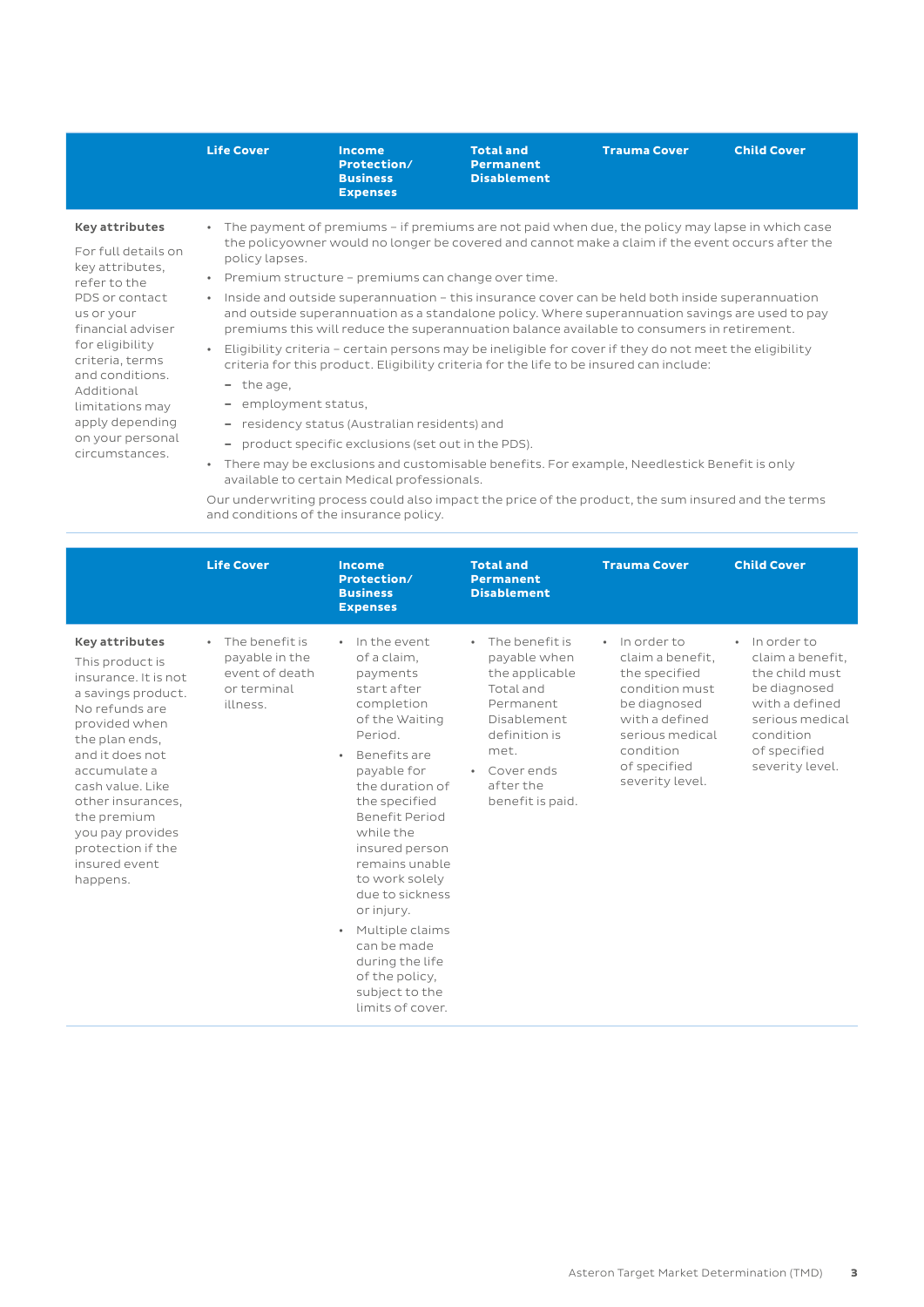#### **Life Cover Income Protection/ Business Expenses Total and Permanent Disablement Trauma Cover Child Cover** Likely objectives, financial situation and needs of consumers in the target market This product is insurance. It is not a savings product. No refunds are provided when the plan ends, and it does not accumulate a cash value. Like other insurances, the premium you pay provides protection if the insured event happens. This product is suitable for consumers who have a need, or may in the future have a need, to pay for outstanding financial commitments, or provide for dependants in the event of death or terminal illness. This product is suitable for consumers who have a need, or may in the future have a need, to replace a portion of their income or business expenses in the event of being unable to work solely due to sickness or injury. This product is suitable for consumers who have a need, or may in the future have a need to: • protect against the permanent loss of future income in the event of being permanently unable to work due to sickness or injury, and/ or; ensure outstanding financial commitments, the needs of dependants and ongoing living expenses can be covered in the event of being permanently This product is suitable for consumers who have a need, or may in the future need a lump sum payment in the event of being diagnosed with a defined serious medical condition of specified severity level. This product is suitable for consumers who have a need, or may in the future need a lump sum payment in the event their child is diagnosed with a defined serious medical condition of specified severity level.

Financial situation of consumers in the target market which describes their financial capacity to meet the cost to consumers of retaining Asteron Life Complete, including any intention to hold the product cover over an extended period

## Demographic

and eligibility requirements

For all products, acceptance is not guaranteed, and certain exclusions and limitations may apply following our underwriting process.

This product would be suitable for consumers within the relevant age requirements (in accordance with the PDS) and have the financial capacity to fund the costs of their cover. In addition, for Income Protection this product requires that you are in paid employment at time of application.

unable to work due to sickness or injury.

selected frequency (premiums can and do change) in accordance with the chosen premium structure to retain the product for the period of time it is intended to be held. Income Protection requires that you

This product is suitable for consumers who have the financial capacity to pay premiums at their

Consumers in the target market may pay the cost of premiums directly or they may choose to fund the cost of coverage partly or wholly through the consumer's superannuation savings. Where superannuation savings are used to pay premiums, this will reduce the superannuation balance

are in paid employment at the time of application.

available to consumers in retirement.

For Income Protection and Total and Permanent Disablement, redundancy and unemployment are not covered.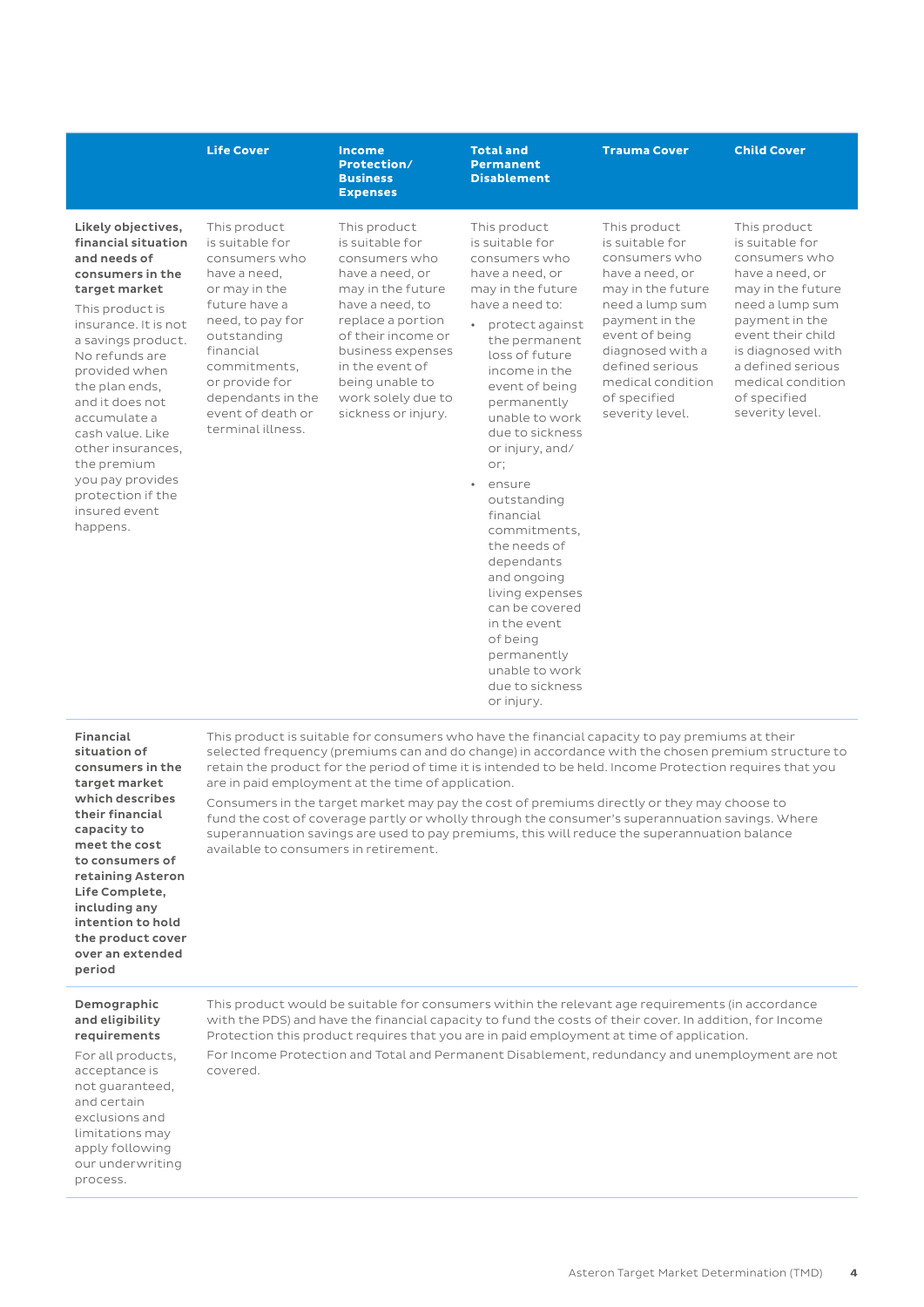### **Life Cover**  Income

An explanation of the appropriateness of the product for the target market Broadly, the target market comprises those who have or expect to have outstanding financial commitments that will not be satisfied in the event of their own or another person's (i.e. the life insured's) death or terminal illness and who have a capacity to pay potentially variable premiums on an ongoing basis. As the product pays a lump sum on death or terminal illness it is therefore likely to meet the needs, or go towards meeting the needs, of those in the target market.

Broadly, the target market comprises those who have or expect to have a need to replace their income or business expenses should they be unable to earn an income due to an event which causes them to be unable to earn their predisability income, whether due to sickness, illness or accident.

**Protection/ Business Expenses**

> Broadly, the target market comprises those who have or expect to have outstanding financial commitments that will not be satisfied in the event of their own or another person's (i.e. the life insured's) total and permanent disablement and who have a capacity to pay potentially variable premiums on an ongoing basis. As the product pays a lump sum on total and permanent disablement it is therefore likely to meet the needs, or go towards meeting the needs, of those in the target market.

**Total and Permanent Disablement** 

> Broadly, the target market comprises those who have or expect to have outstanding financial commitments that will not be satisfied in the event of their own or another person's (i.e. the life insured's) suffering a serious medical condition\* and who have a capacity to pay potentially variable premiums on an ongoing basis. As the product pays a lump sum on the life insured suffering a serious medical condition\* it is therefore likely to meet the needs, or go towards meeting the needs, of those in the target market.

**Trauma Cover Child Cover**

Consumers who have or expect to have a need to pay for financial commitments including medical expenses (not covered by Medicare) as a result of their child's death, terminal illness or diagnosis of a specified medical condition.

#### **Asteron Life Complete Distribution Requirements**

Specify any conditions and restrictions on retail product distribution conducted in relation to the product (distribution conditions), other than a condition or restriction imposed by or under another provision.

### Distribution of product with personal advice

• Financial advisers are required to consider a customer's personal circumstances, needs and objectives when making a recommendation to purchase or to continue to hold Asteron Life Complete.

#### Distribution of product without personal advice

- Asteron Life Complete may be distributed without personal financial product advice (Asteron Life Complete may be purchased online or over the phone in this manner). For distribution without personal advice, distributors should have in place, where appropriate, processes as applicable, relating to call scripts (e.g. call centres), training, monitoring and quality assurance.
- Certain features of Asteron Life Complete are not available for certain straight through online purchases.

\*A reference to serious medical condition means meeting all the required criteria as set out in the PDS for the specific critical illness.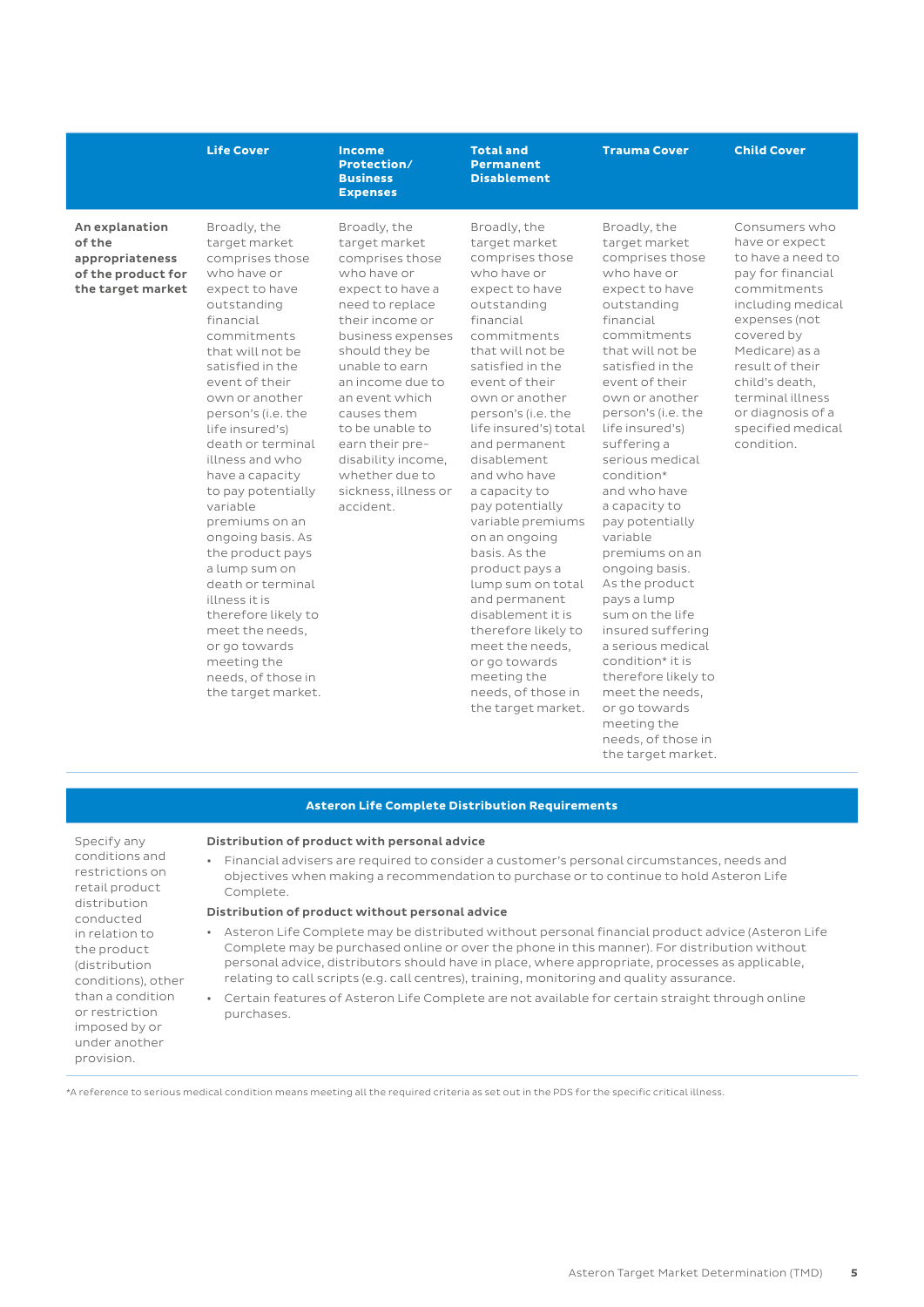### **Asteron Life Complete distribution requirements**

Why these distribution conditions and restrictions will make it more likely that the consumers who take up the product are in the target market.

#### Distribution under a personal advice model

• Consumers that obtain personal advice are more likely to be in the target market for this product because advisers have a duty to act in their best interest and consider their personal circumstances when providing personal advice.

#### Distribution not under personal advice

- Consumers are more likely to be in the target market if distributors distribute the product in alignment with the issuer's distribution conditions relating to the relevant distribution channel, including where applicable and appropriate having processes in place in relation to scripting, training, monitoring and quality assurance.
- Entry criteria for Asteron Life Complete will broadly control how consumers in the target market may access the product.

### **Asteron Life Complete review triggers**

Specify events and circumstances (review triggers) that would reasonably suggest that the determination is no longer appropriate. Review trigger 1: The commencement of a significant change in law that materially affects the product design, distribution of the product or class of products that includes this product. Review trigger 2: Product performance is materially inconsistent with the product issuer's expectations of the appropriateness of the product to consumers having regard to: a. product claim ratios b. the number of paid, denied and withdrawn claims c. the number of policies sold d. policy lapse or cancellation rates e. percentage of applications not accepted f. eligibility requirements at inception of policy. Review trigger 3: Significant or unexpectedly high number of complaints regarding product design, claims and distribution conditions that would reasonably suggest that this TMD is no longer appropriate. Review trigger 4: The product issuer determines that a significant dealing in the product outside the target market (except for an excluded dealing) has occurred. Review trigger 5: The use of Product Intervention Powers in relation to the distribution or design of this product where the product issuer considers this to be a reasonable indication that this TMD is no longer appropriate. Specify the maximum period from the start of the day the determination is made to the start of the day the first review of the determination under section 994C is to finish. Subject to intervening review triggers, no more than 3 years. Specify the maximum period from the start of the day a review of the determination under section 994C is finished to the start of the day the next review of the determination is to finish. Subject to intervening review triggers, no more than 3 years.